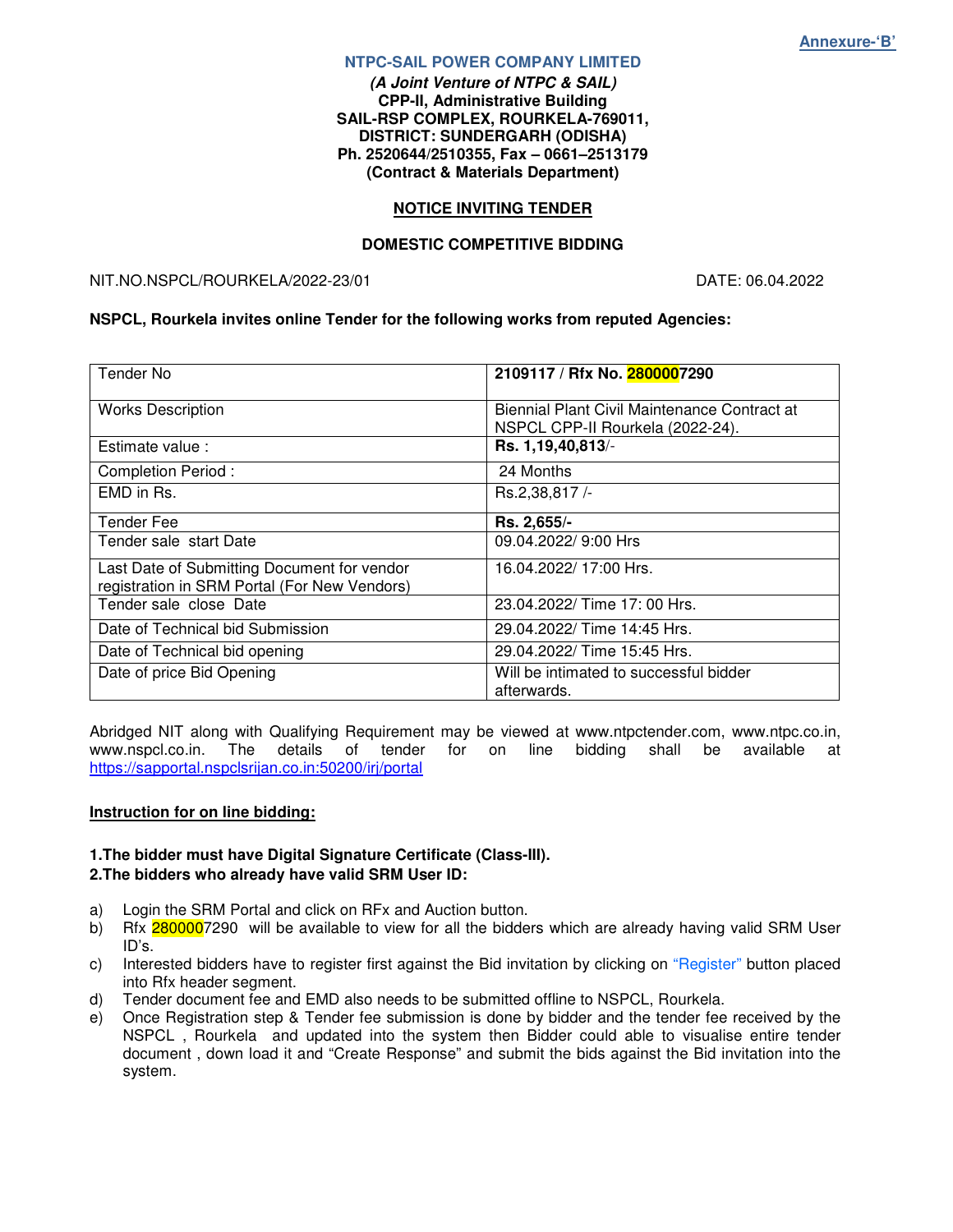## **3.New Bidders which are not having SRM User ID:**

- a) In case a new bidder wants to participate for a particular Bid invitation in SRM portal, the bidder first of all has to submit the filled registration (**form available in the website, www.nspcl.co.in under / below the SRM Link**  https://www.nspcl.co.in/pages/nspcl-srm-portal) to C&M department, NSPCL Rourkela in hard copy or scanned copy through e-mail at: r.k.verma@nspcl.co.in, ak.sahoo@nspcl.co.in
- b) C&M department will initiate the process for vendor ID creation in SAP & send the bidders SRM Credentials (User ID along with initial Password)
- c) After creation of SRM Credentials the step 2 (above) shall be followed by the bidder.

Tender cost (non refundable) and EMD to be paid through Demand Draft in favour of "NSPCL" payable at Rourkela. Original D/D (for Tender Cost) and EMD documents to be sent to AGM(C&M), CPP- II, Administrative building, NSPCL/ Rourkela -769009, Dist- Sundargarh, Odisha & confirmed by e-mail, so as to reach the site before Technical Bid Opening date. Tender fee / EMD is also acceptable through NEFT/ RTGS Internet Bank Transfer to NSPCL, Rourkela Account No. **40108474664** (State Bank of India), IFSC Code- **SBIN0009678**, SME Branch, Bisra Chowk, Rourkela ,Odisha. The banks slip of sending the money for tender fee / EMD to be sent through e mail towards confirmation.

**After Deposit/Transfer of tender fee, acknowledgement /receipt of the document (Scan copy) must be**  submitted/Emailed (r.k.verma@nspcl.co.in) for obtaining Bid document.

## **4.** BENEFITS TO MSEs:-

Small-scale industries registered with NSIC/MSME shall not be exempted for payment of tender Fee and EMD.

## **QUALIFYING REQUIREMENTS for CS-2109117 / RFx -2800007290**

## **Technical Criteria**

- 1**. The Bidder should have executed the work of Civil Maintenance / Civil Repair / Civil Construction successfully during last 07 years as on the date of Techno-commercial bid opening.** 
	- (i) 01 (One) similar completed works costing not less than the amount equal to **Rs. 47.76 Lakhs**

**OR** 

(ii) 02 (Two) similar completed works costing not less than the amount equal to **Rs. 29.85 Lakhs** each.

**OR** 

(iii) 03 (Three) similar completed works costing not less than the amount equal to **Rs. 23.88 Lakhs** each.

## **2. Financial Criteria:**

 The average turnover of the bidder in the preceding three (03) financial years as on the date of Techno Commercial bid opening shall not be less than **Rs. 59.70** Lakhs.

## **NB:**

- I. Contract for pure earth work/ pure steel fabrication / pure road work/ pure water supply & drainage piping work/ pure aluminum work shall not be considered for qualification.
- II. Executed work means: The executed / completed portion of BOQ even if the work has not been completed in totality (Subject to furnishing Proof of executed value of the work in the form of copies of RA bills, Relevant PO copy and Client's Completion Certificate / RA bill / Final Deviation Statement).
- III. Bidder must submit requisite credentials in support of having met the qualifying requirements. A summary sheet of all documents need to be submitted along with the technical offer. Summary sheet should clearly describe the eligibility credentials. Credentials may include,
	- (a) Purchase order / work order copies / RA Bills.
	- (b) Work completion certificate against purchase order / work order copies / RA Bills.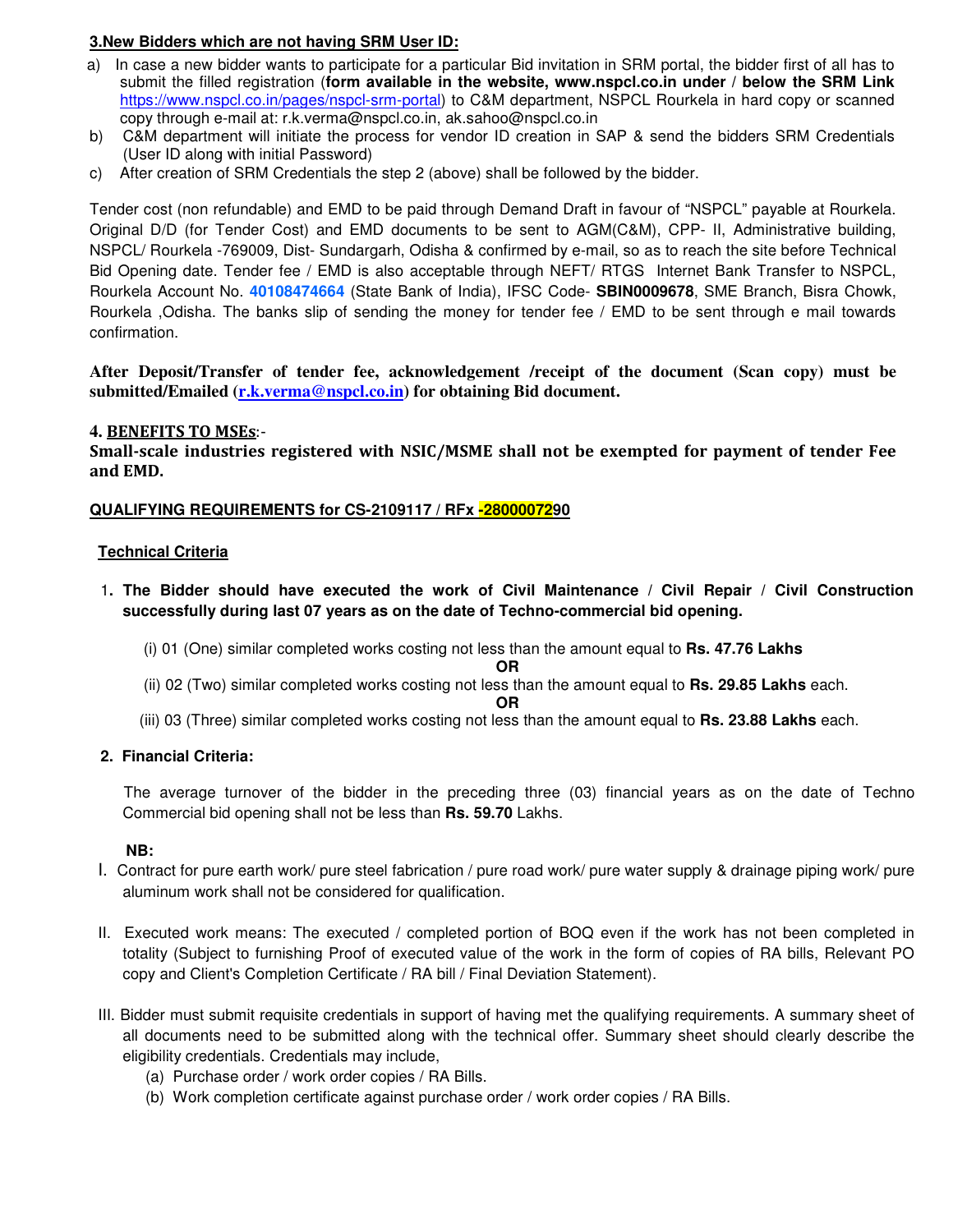- IV. The bidder shall submit the Audited Balance Sheet and Profit & Loss Account for the specified period. In case where Audited results for the preceding FY are not available, certificate of financial statements from a practicing Chartered Accountant shall also be considered acceptable. In case, Bidder is not able to submit the Certificate from practicing Chartered Account certifying its financial parameters, the audited results of three consecutive financial years preceding the last financial year shall be considered for evaluating the financial parameters. Further, a certificate would be required from CEO/CFO as per the format enclosed in the bidding documents stating that the financial results of the company are under audit as on the date of Techno-commercial bid opening and the certificate from the practicing Chartered Accountant certifying the financial parameters is not available.
- V. Other income shall not be considered for arriving annual turnover.

VI. All the values mentioned are inclusive of taxes and duties.

## **General Notes:**

- 1. A complete set of Bidding Documents may be downloaded (from Notes and Attachments folder in the Tab Collaboration RFX 2800007290) by any interested Bidder on payment (non-refundable) of the cost of the documents as mentioned against the package above and log in into the SRM Portal as mentioned above. The submitting time and date has been mentioned in NIT.
- 2. The Bids shall be opened at the time and date as mentioned in tender. If the date of opening happens to be a closed holiday, bids shall be opened at any time on next working day.
- 3. Notwithstanding anything stated above, NSPCL reserves the right to assess bidder's capability and capacity to perform the contract, should the circumstances warrant such assessment in the overall interest of NSPCL and decision of NSPCL in this regard shall be final.
- 4. The qualification status shall be examined by the tender committee only during the process of evaluation. However, receipt of tender documents will not automatically mean that bidders are considered qualified.
- 5. In addition to fulfilling specific qualifying requirement the bidders must submit the following documents in physical form along with their technical bid (All the photocopies should be attested by the bidder himself) towards meeting general qualifying requirement. Failing which their bids will not be considered. (a) PAN No. copy, (b). Service tax registration proof, (c) Firm's documents like Proprietary Affidavit / Partnership Deed / Memorandum & Articles of Association / Certificate of Incorporation etc. (d) Copy of Power of Attorney (if applicable). (e) PF code , (f) independent 17 digit ESI code certificate.
- 6. Bidder may note that as per provision of bidding documents, two separate envelopes (sealed/closed) with following documents in only Physical Form is required to be submitted at the address for communication mentioned in NIT prior to the deadline for bid submission. :
- (a) **ENVELOPE NO. 01:** (To be submitted off line only) (i) **NO DEVIATION CERTIFICATE** (Bidders shall be required to furnish a No Deviation Certificate (as per format enclosed) confirming full compliance to the terms, conditions and Technical Specifications of Bidding Documents and Amendment(s)/Clarification(s) (if any) failing which bids shall be rejected and returned to the bidder without being opened (ii) **EARNEST MONEY** in prescribed form / Udyam Registration Certificate (MSME) with proper certificates from the appropriate authority shall be exempted for **Service Contract** only (iii) **Letter of Undertaking** on non-judicial stamp paper worth Rs. 21/- purchased in the party's name as per enclosed format of NSPCL.
- (b) **ENVELOPE NO. 2**: (To be submitted off line only) (i) Qualifying requirement data details, (ii) All technical credentials (one sets and all other documents issued with this tender. All the documents (except price bid ) to fulfil NIT QR.
- (c) **\*PRICE BID**: (To be submitted on- line only)
- 7. BIDDER SHALL HAVE TO SUBMIT PRICE BID IN SRM E-TENDER (ON LINE) ONLY. PRICE BID OF ONLY SUCCESSFUL BIDDER (W.R.T. QR AND TECHNICALLY) SHALL BE OPENED ON LATER DATE WITH PRIOR INTIMATION.

The detail BOQ with its displayed rates has been provided in tender documents. The agencies will have to quote Discount or Premium percentage in SRM- e tender.

- 8. The credentials of the parties shall be examined by NSPCL with reference to QR & the price bid of only successful bidders i.e. who fulfil QR criteria and submits EMD, LOU, ESI undertaking and Qualifying Requirement Data details.
- 9. NSPCL reserves the right to assess independently the capacity and capabilities of the bidders to carry out the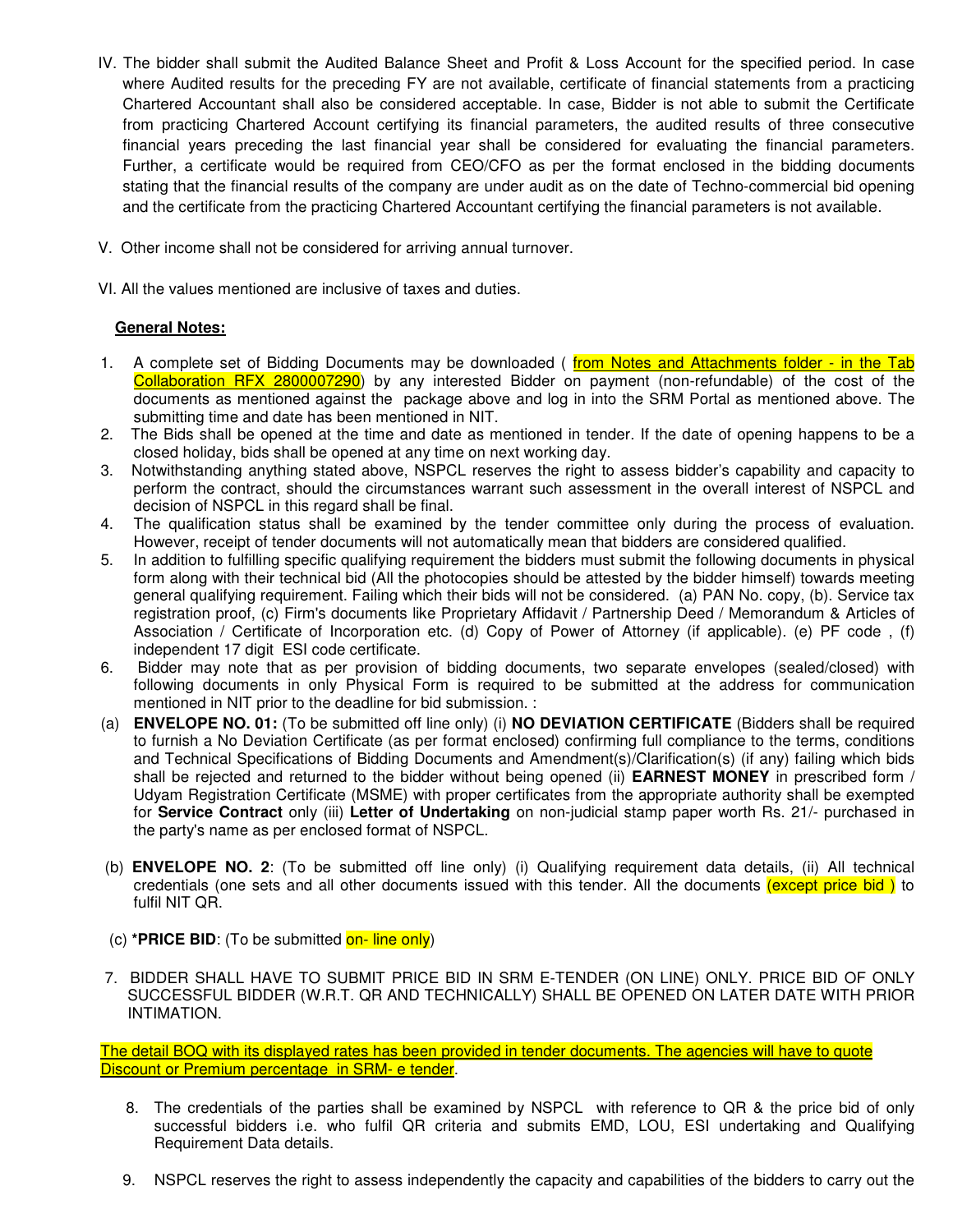work.

- 10. NSPCL reserve the right to accept or reject late / delayed tenders and also to reject any or all tenders without assigning any reason thereof.
- 11. In case the registered bidders who have downloaded the bidding documents require an additional manual copy of the document then such bidders shall be required to purchase the manual copy of the bidding documents following the procedure detailed above.
- 12. Issuance of Bidding Documents to any bidder shall not construe that bidder is considered qualified.
- 13. NSPCL reserves the right to reject any or all bids or cancel/withdraw the NIT for the subject package without assigning any reason whatsoever and in such case no bidder/intending bidder shall have any claim arising out of such action. Price Bid shall be submitted online only and opened at the address given below in the presence of Bidder's representatives who choose to attend the bid opening.
- 14. Tenderers seeking exemption should enclose a photocopy of valid Registration Certificate giving details such as validity, stores and monetary limits to the addresses as mentioned, at least three working days prior to the last date of Technical Bid Opening date for getting the authorization for participating in the on line tendering.
- 15. Any bidder who is having vendor code in SAP but not in SRM, they should contact with following details immediately in above address just after publication of NIT, which should reach us at least 5 working days prior to Last date of issuance of bid . (Format given Bellow)
	- I. VENDOR CODE
	- II. CONTACT PERSON NAME
	- III. CONTACT PERSON DEGIGNATION IN FIRM
	- IV. CONTACT NO. i.e. MOBIL NO., FAX NO. etc.
	- V. EMAIL ID.
- 16. New Vendor neither having any vendor code in SAP nor any SRM login ID and Password. Any bidder who is not having vendor code in SAP (also in SRM) should contact with following details immediately in the address just after publication of NIT, which should reach us at least 7 working days prior to Last date of issuance of tender. They have to submit copy of PAN CARD, CANCELLED CHEQUE, ADDRESS PROOF, EFT FORM or can submit the filled up form **available in the website, www.nspcl.co.in under / below the SRM Link**  https://sapportal.nspclsrijan.co.in:50200/irj/portal.
- 17. Digital Certificate (Class III) is a must for vendors to participate in this tender. NSPCL won't be responsible for any vendor not having a suitable valid digital certificate.
- 18. The participated bidders if founds qualified in QR, may be eligible for vendor enlistment for the work " as stipulated against each tender " at NSPCL Rourkela.

| Address for communication: | Addl.General Manager (C&M)       |  |
|----------------------------|----------------------------------|--|
|                            | NTPC-SAIL Power Company Pvt Ltd, |  |
|                            | CPP-II, Administrative Building, |  |
|                            | SAIL-RSP Complex,                |  |
|                            | Rourkela Steel Plant,            |  |
|                            | Rourkela-769011, Odisha          |  |
|                            | Fax: 0661-2513179                |  |

Contact Persons. (i) Shri. R.K. Verma, Officer ( C&M) Mob:- 9340879957, email: r.k.verma@nspcl.co.in (ii) Shri. A.K. Sahoo Mob: 9425234217, email- ak.sahoo@nspcl.co.in